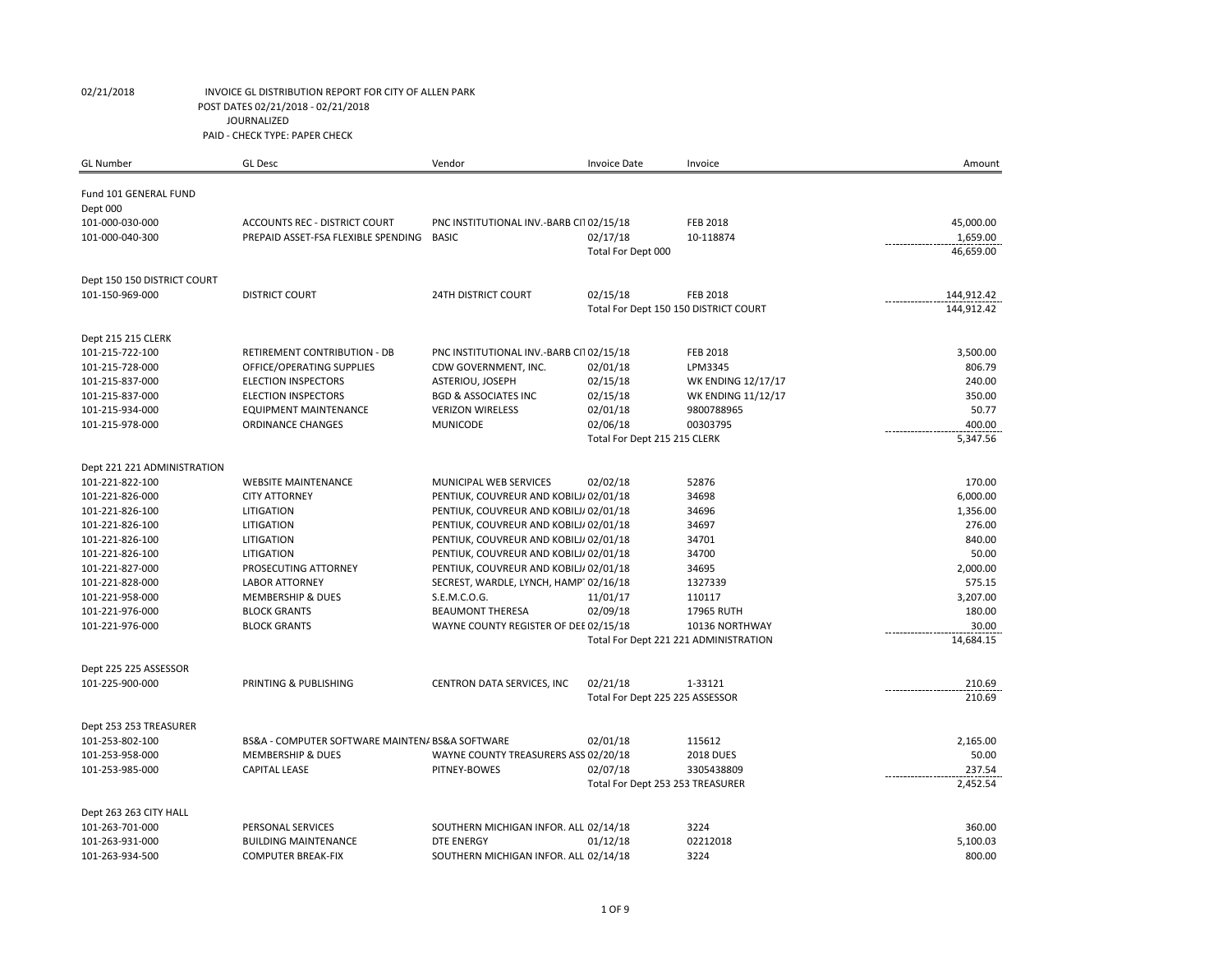| <b>GL Number</b>                          | <b>GL Desc</b>                  | Vendor                                  | <b>Invoice Date</b>              | Invoice                                  | Amount    |
|-------------------------------------------|---------------------------------|-----------------------------------------|----------------------------------|------------------------------------------|-----------|
| 101-263-962-000                           | MISCELLANEOUS                   | <b>DTE ENERGY</b>                       | 01/12/18                         | 02212018                                 | 8,900.00  |
| 101-263-962-000                           | <b>MISCELLANEOUS</b>            | PETTY CASH - CITY HALL                  | 11/20/18                         | 11/20/17                                 | 100.00    |
|                                           |                                 |                                         | Total For Dept 263 263 CITY HALL |                                          | 15,260.03 |
|                                           |                                 |                                         |                                  |                                          |           |
| Dept 305 305 POLICE DEPARTMENT            |                                 |                                         |                                  |                                          |           |
| 101-305-722-100                           | RETIREMENT CONTRIBUTION - DB    | PNC INSTITUTIONAL INV.-BARB CI102/15/18 |                                  | <b>FEB 2018</b>                          | 72,246.00 |
| 101-305-729-000                           | <b>K-9 SUPPLIES</b>             | PET SUPPLIES PLUS                       | 02/06/18                         | 26775                                    | 68.46     |
| 101-305-729-000                           | <b>K-9 SUPPLIES</b>             | SOUTHPOINTE VETERINARY                  | 02/14/18                         | 311885                                   | 274.70    |
| 101-305-761-000                           | PRISONER BOARD                  | <b>STATE OF MICHIGAN</b>                | 02/05/18                         | 551-505055                               | 126.00    |
| 101-305-761-000                           | PRISONER BOARD                  | STATE OF MICHIGAN                       | 02/03/18                         | 551-504766                               | 60.00     |
| 101-305-761-000                           | PRISONER BOARD                  | <b>CITY OF DEARBORN</b>                 | 01/31/18                         | 0000045851                               | 1,065.00  |
| 101-305-805-000                           | <b>VEHICLE TOWING</b>           | <b>CITY TOWING</b>                      | 02/15/18                         | $1/16/18-1/3/1/18$                       | 11,595.00 |
| 101-305-853-000                           | <b>TELEPHONE</b>                | AMERICAN MESSAGING                      | 02/15/18                         | Z1319539SB                               | 14.92     |
| 101-305-931-000                           | <b>BUILDING MAINTENANCE</b>     | ADVANTAGE PEST CONTROL                  | 02/08/18                         | <b>JAN 2018</b>                          | 300.00    |
| 101-305-934-500                           | <b>COMPUTER BREAK-FIX</b>       | SOUTHERN MICHIGAN INFOR. ALLI 02/05/18  |                                  | 3213                                     | 840.00    |
| 101-305-939-000                           | <b>VEHICLE MAINTENANCE</b>      | CLASSIC AUTO WASH INC.                  | 02/07/18                         | 1752                                     | 226.20    |
| 101-305-960-000                           | <b>EDUCATION &amp; TRAINING</b> | WILKEWITZ, JAMES                        | 02/08/18                         | REIMBURSEMENT                            | 823.75    |
| 101-305-961-000                           | POL. TRAIN-ACT 302 ST. GRANT    | <b>CENTER MASS INC</b>                  | 02/20/18                         | <b>NPRC CONF</b>                         | 498.00    |
| 101-305-961-000                           | POL. TRAIN-ACT 302 ST. GRANT    | KIESLERS POLICE SUPPLY INC              | 02/06/18                         | 0852199                                  | 4,487.94  |
|                                           |                                 |                                         |                                  | Total For Dept 305 305 POLICE DEPARTMENT | 92,625.97 |
|                                           |                                 |                                         |                                  |                                          |           |
| Dept 340 340 FIRE DEPARTMENT              |                                 |                                         |                                  |                                          |           |
| 101-340-722-100                           | RETIREMENT CONTRIBUTION - DB    | PNC INSTITUTIONAL INV.-BARB CI102/15/18 |                                  | <b>FEB 2018</b>                          | 56,497.00 |
| 101-340-757-500                           | <b>RESCUE SUPPLIES</b>          | J & B MEDICAL SUPPLY, INC.              | 01/25/18                         | 3410531                                  | (42.71)   |
| 101-340-757-500                           | <b>RESCUE SUPPLIES</b>          | J & B MEDICAL SUPPLY, INC.              | 02/09/18                         | 4226941                                  | 1,494.28  |
| 101-340-768-000                           | <b>UNIFORMS</b>                 | <b>HAMILTON, RICHARD</b>                | 01/27/18                         | REIMBURSEMENT                            | 53.54     |
| 101-340-805-000                           | AMBULANCE BILLING               | PARENT OF NEHEMIAH BROWN                | 02/06/18                         | <b>REFUND</b>                            | 123.00    |
| 101-340-853-000                           | <b>TELEPHONE</b>                | <b>AT &amp; T</b>                       | 02/10/18                         | 313928637702                             | 164.35    |
| 101-340-853-000                           | <b>TELEPHONE</b>                | <b>VERIZON WIRELESS</b>                 | 02/01/18                         | 9800788965                               | 150.73    |
| 101-340-920-000                           | <b>UTILITIES</b>                | CONSTELLATION                           | 02/09/18                         | 2240687                                  | 719.66    |
| 101-340-920-000                           | <b>UTILITIES</b>                | CONSTELLATION                           | 02/12/18                         | 2242405                                  | 628.92    |
| 101-340-920-000                           | <b>UTILITIES</b>                | <b>DTE ENERGY</b>                       | 01/12/18                         | 02212018                                 | 1,747.06  |
| 101-340-931-000                           | <b>BUILDING MAINTENANCE</b>     | LOWE'S                                  | 02/02/18                         | 99006314951                              | 34.12     |
| 101-340-934-500                           | <b>COMPUTER BREAK-FIX</b>       | SOUTHERN MICHIGAN INFOR. ALL 02/14/18   |                                  | 3225                                     | 320.00    |
| 101-340-939-000                           | <b>VEHICLE MAINTENANCE</b>      | <b>GREAT LAKES ACE HARDWARE</b>         | 01/03/18                         | 2704/416                                 | 12.90     |
| 101-340-939-000                           | <b>VEHICLE MAINTENANCE</b>      | <b>B &amp; K COLLISION, INC.</b>        | 02/01/18                         | 10718                                    | 1,288.10  |
| 101-340-939-000                           | <b>VEHICLE MAINTENANCE</b>      | BAKER'S GAS & WELDING SUPPLY 01/31/18   |                                  | 09177787                                 | 19.45     |
| 101-340-939-000                           | <b>VEHICLE MAINTENANCE</b>      | <b>GLENDALE AUTO VALUE</b>              | 02/16/18                         | 359-138611                               | 145.99    |
| 101-340-958-000                           | <b>MEMBERSHIP &amp; DUES</b>    | SOUTHEASTERN MICHIGAN FIRE 02/14/18     |                                  | 8334                                     | 40.00     |
|                                           |                                 |                                         |                                  | Total For Dept 340 340 FIRE DEPARTMENT   | 63,396.39 |
|                                           |                                 |                                         |                                  |                                          |           |
| Dept 445 445 DEPARTMENT OF PUBLIC SERVICE |                                 |                                         |                                  |                                          |           |
| 101-445-722-100                           | RETIREMENT CONTRIBUTION - DB    | PNC INSTITUTIONAL INV.-BARB CI102/15/18 |                                  | <b>FEB 2018</b>                          | 18,237.00 |
| 101-445-751-000                           | <b>GASOLINE</b>                 | MICHIGAN FUELS                          | 02/02/18                         | 321659                                   | 6,686.27  |
| 101-445-757-000                           | <b>OPERATING SUPPLIES</b>       | LOWE'S                                  | 02/02/18                         | 99006314951                              | 257.08    |
| 101-445-853-000                           | <b>TELEPHONE</b>                | <b>VERIZON WIRELESS</b>                 | 02/01/18                         | 9800788965                               | 50.77     |
| 101-445-920-000                           | <b>UTILITIES</b>                | <b>DTE ENERGY</b>                       | 01/12/18                         | 02212018                                 | 791.52    |
| 101-445-920-000                           | <b>UTILITIES</b>                | <b>DTE ENERGY</b>                       | 02/05/18                         | 02212018                                 | 1,625.95  |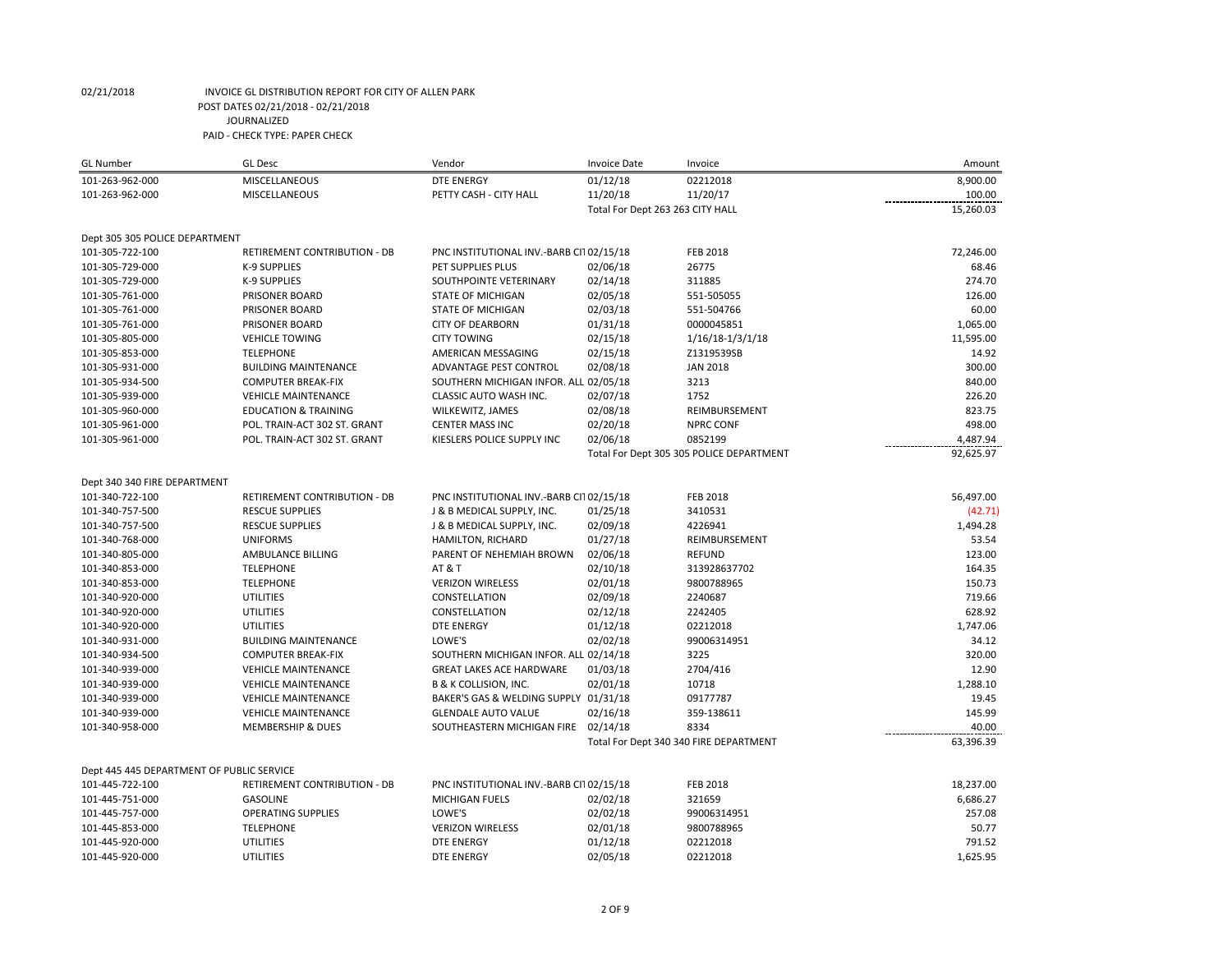| <b>GL Number</b>              | <b>GL Desc</b>               | Vendor                                 | <b>Invoice Date</b>                | Invoice                                             | Amount    |
|-------------------------------|------------------------------|----------------------------------------|------------------------------------|-----------------------------------------------------|-----------|
| 101-445-926-000               | <b>STREET LIGHTING</b>       | DTE ENERGY                             | 01/12/18                           | 02212018                                            | 136.48    |
| 101-445-926-000               | <b>STREET LIGHTING</b>       | <b>DTE ENERGY</b>                      | 02/07/18                           | 02212018                                            | 1,258.96  |
| 101-445-931-000               | <b>BUILDING MAINTENANCE</b>  | <b>GREAT LAKES ACE HARDWARE</b>        | 01/18/18                           | 2733/416                                            | 33.51     |
| 101-445-931-000               | <b>BUILDING MAINTENANCE</b>  | <b>GRAINGER</b>                        | 01/30/18                           | 9682908216                                          | 221.32    |
| 101-445-931-000               | <b>BUILDING MAINTENANCE</b>  | <b>HADDIX ELECTRIC</b>                 | 01/29/18                           | 8989                                                | 752.50    |
| 101-445-931-000               | <b>BUILDING MAINTENANCE</b>  | LOWE'S                                 | 02/02/18                           | 99006314951                                         | 182.86    |
| 101-445-939-000               | <b>VEHICLE MAINTENANCE</b>   | <b>GREAT LAKES ACE HARDWARE</b>        | 01/17/18                           | 2729/416                                            | 32.29     |
| 101-445-939-000               | <b>VEHICLE MAINTENANCE</b>   | <b>GREAT LAKES ACE HARDWARE</b>        | 01/05/18                           | 2709/416                                            | 9.98      |
| 101-445-939-000               | <b>VEHICLE MAINTENANCE</b>   | BAKER'S GAS & WELDING SUPPLY 01/31/18  |                                    | 09177787                                            | 19.45     |
| 101-445-939-000               | <b>VEHICLE MAINTENANCE</b>   | BAKER'S GAS & WELDING SUPPLY 01/23/18  |                                    | 01484717                                            | 16.01     |
| 101-445-939-000               | <b>VEHICLE MAINTENANCE</b>   | <b>CANNON EQUIPMENT</b>                | 02/09/18                           | 44582                                               | 75.23     |
| 101-445-939-000               | <b>VEHICLE MAINTENANCE</b>   | <b>CANNON EQUIPMENT</b>                | 02/14/18                           | CM-11180                                            | (75.23)   |
| 101-445-939-000               | <b>VEHICLE MAINTENANCE</b>   | <b>CANNON EQUIPMENT</b>                | 01/30/18                           | M13302                                              | 750.00    |
| 101-445-939-000               | <b>VEHICLE MAINTENANCE</b>   | CERTIFIED ALIGNMENT & SUSPENS 02/14/18 |                                    | W53394                                              | 1,252.21  |
| 101-445-939-000               | <b>VEHICLE MAINTENANCE</b>   | EXOTIC AUTOMATION & SUPPLY 02/08/18    |                                    | 1714061                                             | 18.79     |
| 101-445-939-000               | <b>VEHICLE MAINTENANCE</b>   | EXOTIC AUTOMATION & SUPPLY 02/12/18    |                                    | 1715157                                             | 738.60    |
| 101-445-939-000               | <b>VEHICLE MAINTENANCE</b>   | EXOTIC AUTOMATION & SUPPLY 12/28/17    |                                    | 1698821                                             | 165.90    |
| 101-445-939-000               | <b>VEHICLE MAINTENANCE</b>   | <b>GLENDALE AUTO VALUE</b>             | 02/09/18                           | 359-138304                                          | 19.35     |
| 101-445-939-000               | <b>VEHICLE MAINTENANCE</b>   | <b>GLENDALE AUTO VALUE</b>             | 02/09/18                           | 359-138316                                          | 28.39     |
| 101-445-939-000               | <b>VEHICLE MAINTENANCE</b>   | <b>GLENDALE AUTO VALUE</b>             | 02/15/18                           | 359-138523                                          | 45.21     |
| 101-445-939-000               | <b>VEHICLE MAINTENANCE</b>   | ROWLEY BROTHERS INC.                   | 10/25/17                           | 2181584-00                                          | 201.30    |
| 101-445-939-000               | <b>VEHICLE MAINTENANCE</b>   | <b>TAYLOR CHEVROLET</b>                | 02/13/18                           | 265743CVR                                           | 775.63    |
| 101-445-939-000               | <b>VEHICLE MAINTENANCE</b>   | <b>TAYLOR CHEVROLET</b>                | 02/09/18                           | 265719CVR                                           | 242.00    |
| 101-445-939-000               | <b>VEHICLE MAINTENANCE</b>   | <b>VILLAGE FORD</b>                    | 02/05/18                           | 140917                                              | 3,526.19  |
| 101-445-958-000               | <b>MEMBERSHIP &amp; DUES</b> | AMERICAN PUBLIC WORK ASSOC. 01/09/18   |                                    | 828844                                              | 221.00    |
|                               |                              |                                        |                                    | Total For Dept 445 445 DEPARTMENT OF PUBLIC SERVICE | 38,296.52 |
|                               |                              |                                        |                                    |                                                     |           |
| Dept 707 707 PARKS & REC      |                              |                                        |                                    |                                                     |           |
| 101-707-728-000               | OFFICE SUPPLIES              | <b>GREAT LAKES ACE HARDWARE</b>        | 01/09/18                           | 2717/416                                            | 18.98     |
| 101-707-757-000               | <b>OPERATING SUPPLIES</b>    | <b>GREAT LAKES ACE HARDWARE</b>        | 01/29/18                           | 2758/416                                            | 9.49      |
| 101-707-783-000               | <b>PARK SUPPLIES</b>         | <b>GREAT LAKES ACE HARDWARE</b>        | 01/15/18                           | 2725/416                                            | 10.05     |
| 101-707-783-000               | <b>PARK SUPPLIES</b>         | LOWE'S                                 | 02/02/18                           | 99006314951                                         | 44.51     |
| 101-707-784-000               | <b>PARK SERVICES</b>         | <b>GREAT LAKES ACE HARDWARE</b>        | 01/23/18                           | 2748/416                                            | 24.68     |
| 101-707-784-000               | <b>PARK SERVICES</b>         | <b>GREAT LAKES ACE HARDWARE</b>        | 01/30/18                           | 2764/416                                            | 37.02     |
| 101-707-784-000               | <b>PARK SERVICES</b>         | LOWE'S                                 | 02/02/18                           | 99006314951                                         | 45.02     |
| 101-707-920-000               | <b>UTILITIES</b>             | CONSTELLATION                          | 02/09/18                           | 2240662                                             | 203.96    |
| 101-707-920-000               | <b>UTILITIES</b>             | CONSTELLATION                          | 02/09/18                           | 2240659                                             | 502.58    |
| 101-707-920-000               | <b>UTILITIES</b>             | <b>DTE ENERGY</b>                      | 01/12/18                           | 02212018                                            | 263.51    |
| 101-707-931-000               | <b>BUILDING MAINTENANCE</b>  | <b>GREAT LAKES ACE HARDWARE</b>        | 01/19/18                           | 2739/416                                            | 22.18     |
| 101-707-934-000               | <b>EQUIPMENT MAINTENANCE</b> | <b>GREAT LAKES ACE HARDWARE</b>        | 01/25/18                           | 2750/416                                            | 22.77     |
| 101-707-939-000               | <b>VEHICLE MAINTENANCE</b>   | BAKER'S GAS & WELDING SUPPLY 01/31/18  |                                    | 09177787                                            | 19.45     |
| 101-707-939-000               | <b>VEHICLE MAINTENANCE</b>   | <b>CANNON EQUIPMENT</b>                | 01/25/18                           | J31906                                              | 1,500.00  |
| 101-707-939-000               | <b>VEHICLE MAINTENANCE</b>   | <b>GLENDALE AUTO VALUE</b>             | 02/15/18                           | 359-138522                                          | 15.07     |
| 101-707-939-000               | <b>VEHICLE MAINTENANCE</b>   | <b>GLENDALE AUTO VALUE</b>             | 02/15/18                           | 359-138527                                          | 225.58    |
|                               |                              |                                        | Total For Dept 707 707 PARKS & REC |                                                     | 2,964.85  |
| Dept 751 751 COMMUNITY CENTER |                              |                                        |                                    |                                                     |           |
| 101-751-757-000               | <b>OPERATING SUPPLIES</b>    | <b>GREAT LAKES ACE HARDWARE</b>        | 01/09/18                           | 2717/416                                            | 56.03     |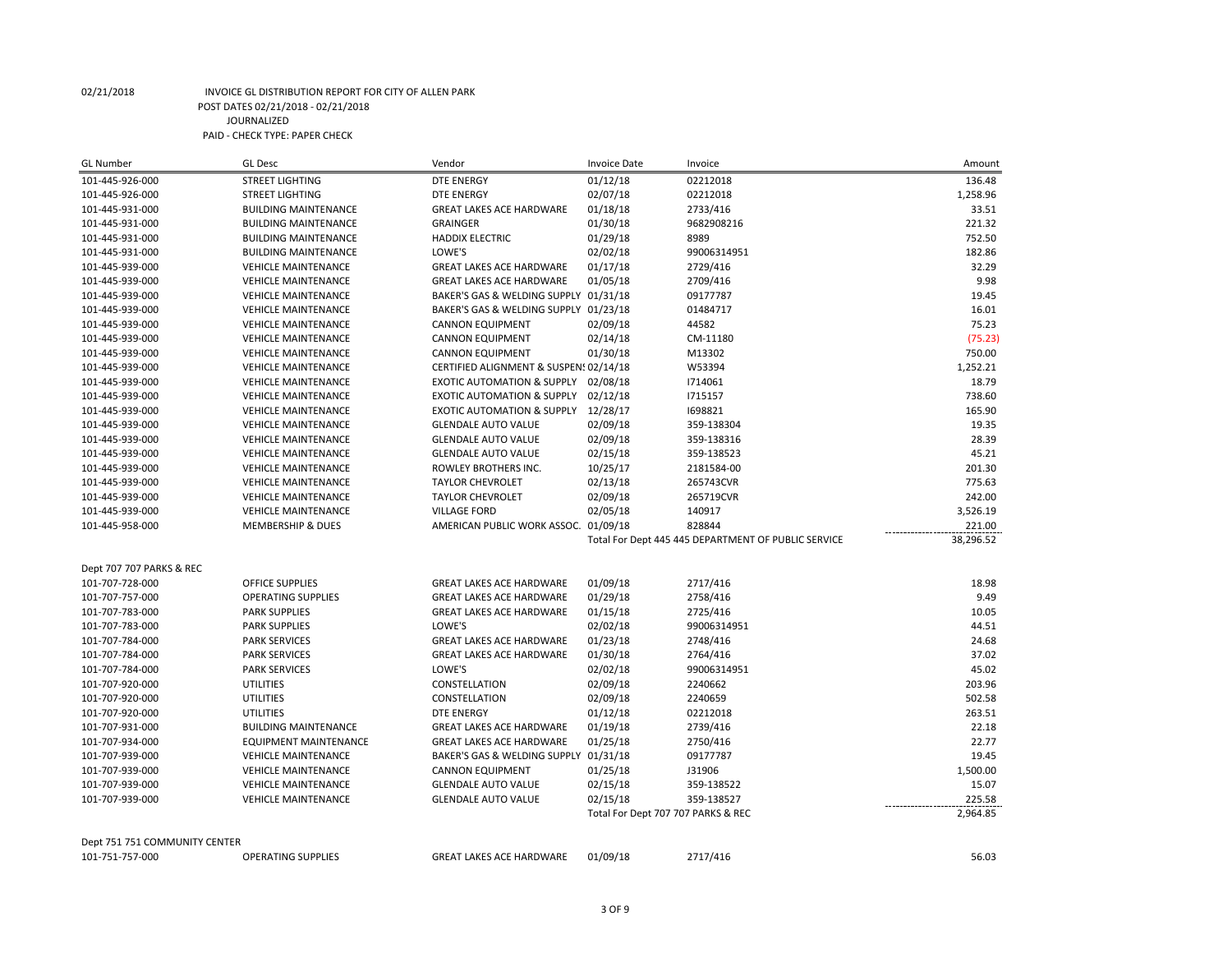| <b>GL Number</b>                | <b>GL Desc</b>                                                  | Vendor                          | <b>Invoice Date</b>           | Invoice                                   | Amount                       |
|---------------------------------|-----------------------------------------------------------------|---------------------------------|-------------------------------|-------------------------------------------|------------------------------|
| 101-751-757-000                 | <b>OPERATING SUPPLIES</b>                                       | GORDON FOOD SERV.               | 02/15/18                      | 846139876                                 | 174.73                       |
| 101-751-757-000                 | <b>OPERATING SUPPLIES</b>                                       | <b>GORDON FOOD SERV.</b>        | 02/05/18                      | 846139676                                 | 45.26                        |
| 101-751-757-000                 | <b>OPERATING SUPPLIES</b>                                       | GORDON FOOD SERV.               | 02/08/18                      | 846139742                                 | 83.80                        |
| 101-751-757-000                 | <b>OPERATING SUPPLIES</b>                                       | <b>GORDON FOOD SERV.</b>        | 02/17/18                      | 846139932                                 | 59.46                        |
| 101-751-757-000                 | <b>OPERATING SUPPLIES</b>                                       | GORDON FOOD SERV.               | 02/02/18                      | 846139626                                 | 680.14                       |
| 101-751-757-000                 | <b>OPERATING SUPPLIES</b>                                       | <b>SYSCO DETROIT LLC</b>        | 02/13/18                      | 158804302                                 | 414.44                       |
| 101-751-920-000                 | <b>UTILITIES</b>                                                | CONSTELLATION                   | 02/20/18                      | 2247464                                   | 7,380.74                     |
| 101-751-920-000                 | <b>UTILITIES</b>                                                | <b>DIRECTV</b>                  | 02/08/18                      | 33493376386                               | 150.23                       |
| 101-751-920-000                 | UTILITIES                                                       | <b>DTE ENERGY</b>               | 02/07/18                      | 02212018                                  | 10,713.35                    |
| 101-751-931-000                 | <b>BUILDING MAINTENANCE</b>                                     | <b>GREAT LAKES ACE HARDWARE</b> | 01/04/18                      | 2707/416                                  | 15.94                        |
| 101-751-931-000                 | <b>BUILDING MAINTENANCE</b>                                     | <b>GREAT LAKES ACE HARDWARE</b> | 02/02/18                      | 2703/416                                  | 22.95                        |
| 101-751-931-000                 | <b>BUILDING MAINTENANCE</b>                                     | <b>GREAT LAKES ACE HARDWARE</b> | 01/10/18                      | 2720/416                                  | 13.29                        |
| 101-751-931-000                 | <b>BUILDING MAINTENANCE</b>                                     | <b>GREAT LAKES ACE HARDWARE</b> | 01/10/18                      | 2719/416                                  | 13.74                        |
| 101-751-931-000                 | <b>BUILDING MAINTENANCE</b>                                     | <b>GREAT LAKES ACE HARDWARE</b> | 01/04/18                      | 2708/416                                  | 0.57                         |
| 101-751-931-000                 | <b>BUILDING MAINTENANCE</b>                                     | <b>GREAT LAKES ACE HARDWARE</b> | 01/12/18                      | 2722/416                                  | 9.49                         |
| 101-751-931-000                 | <b>BUILDING MAINTENANCE</b>                                     | <b>GREAT LAKES ACE HARDWARE</b> | 01/03/18                      | 2705/416                                  | 21.99                        |
| 101-751-931-000                 | <b>BUILDING MAINTENANCE</b>                                     | <b>GREAT LAKES ACE HARDWARE</b> | 01/25/18                      | 2753/416                                  | 18.03                        |
| 101-751-931-000                 | <b>BUILDING MAINTENANCE</b>                                     | <b>GREAT LAKES ACE HARDWARE</b> | 01/19/18                      | 2740/416                                  | 1.32                         |
| 101-751-931-000                 | <b>BUILDING MAINTENANCE</b>                                     | <b>GREAT LAKES ACE HARDWARE</b> | 01/17/18                      | 2731/416                                  | 8.72                         |
| 101-751-931-000                 | <b>BUILDING MAINTENANCE</b>                                     | <b>GREAT LAKES ACE HARDWARE</b> | 01/18/18                      | 2735/416                                  | 21.53                        |
| 101-751-931-000                 | <b>BUILDING MAINTENANCE</b>                                     | LOWE'S                          | 02/02/18                      | 99006314951                               | 7.02                         |
| 101-751-931-000                 | <b>BUILDING MAINTENANCE</b>                                     | NETWORK SERVICES COMPANY        | 02/14/18                      | 6503740-00                                | 798.21                       |
| 101-751-934-000                 | <b>EQUIPMENT MAINTENANCE</b>                                    | BECKER ARENA PRODUCTS INC       | 02/07/18                      | 1012035                                   | 73.46                        |
|                                 |                                                                 |                                 |                               | Total For Dept 751 751 COMMUNITY CENTER   | 20,784.44                    |
| Dept 803 HISTORICAL             |                                                                 |                                 |                               |                                           |                              |
| 101-803-701-000                 | PERSONNEL SERVICES                                              | <b>DTE ENERGY</b>               | 01/12/18                      | 02212018                                  | 46.18                        |
| 101-803-801-001                 | LAWN & SNOW SERVICES                                            | <b>GULLIVER, JERRY</b>          | 02/10/18                      | $1 - 18$                                  | 45.00                        |
| 101-803-801-001                 | LAWN & SNOW SERVICES                                            | <b>GULLIVER, JERRY</b>          | 02/09/18                      | $1 - 16$                                  | 45.00                        |
| 101-803-801-001                 | <b>LAWN &amp; SNOW SERVICES</b>                                 | <b>GULLIVER, JERRY</b>          | 02/08/18                      | $1 - 14$                                  | 45.00                        |
| 101-803-801-001                 | LAWN & SNOW SERVICES                                            | <b>GULLIVER, JERRY</b>          | 02/07/18                      | $1 - 12$                                  | 45.00                        |
| 101-803-801-001                 | LAWN & SNOW SERVICES                                            | <b>GULLIVER, JERRY</b>          | 02/04/18                      | $1 - 8$                                   | 45.00                        |
| 101-803-801-001                 | <b>LAWN &amp; SNOW SERVICES</b>                                 | <b>GULLIVER, JERRY</b>          | 02/05/18                      | $1 - 10$                                  | 45.00                        |
| 101-803-920-000                 | <b>UTILITIES</b>                                                | CONSTELLATION                   | 02/09/18                      | 2240660                                   | 143.60                       |
|                                 |                                                                 |                                 | Total For Dept 803 HISTORICAL |                                           | 459.78                       |
|                                 |                                                                 |                                 |                               |                                           |                              |
|                                 |                                                                 |                                 |                               | Total For Fund 101 GENERAL FUND           | 448,054.34                   |
| Fund 202 MAJOR STREET FUND      |                                                                 |                                 |                               |                                           |                              |
| Dept 475 475 TRAFFIC SERVICES   |                                                                 |                                 |                               |                                           |                              |
| 202-475-703-050                 | INTERFUND LABOR/EQUIP - TRAFFIC SIGN WAYNE COUNTY - ACCTS. REC. |                                 | 01/26/18                      | 1008857                                   | 129.95                       |
| 202-475-703-050                 | INTERFUND LABOR/EQUIP - TRAFFIC SIGN WAYNE COUNTY - ACCTS. REC. |                                 | 02/05/18                      | 1008898                                   | 129.95                       |
|                                 |                                                                 |                                 |                               | Total For Dept 475 475 TRAFFIC SERVICES   | 259.90                       |
| Dept 479 PRESERVATION - STREETS |                                                                 |                                 |                               |                                           |                              |
| 202-479-757-000                 | <b>OPERATING SUPPLIES</b>                                       | CADILLAC ASPHALT LLC            | 02/06/18                      | 314411                                    | 472.50<br>------------------ |
|                                 |                                                                 |                                 |                               | Total For Dept 479 PRESERVATION - STREETS | 472.50                       |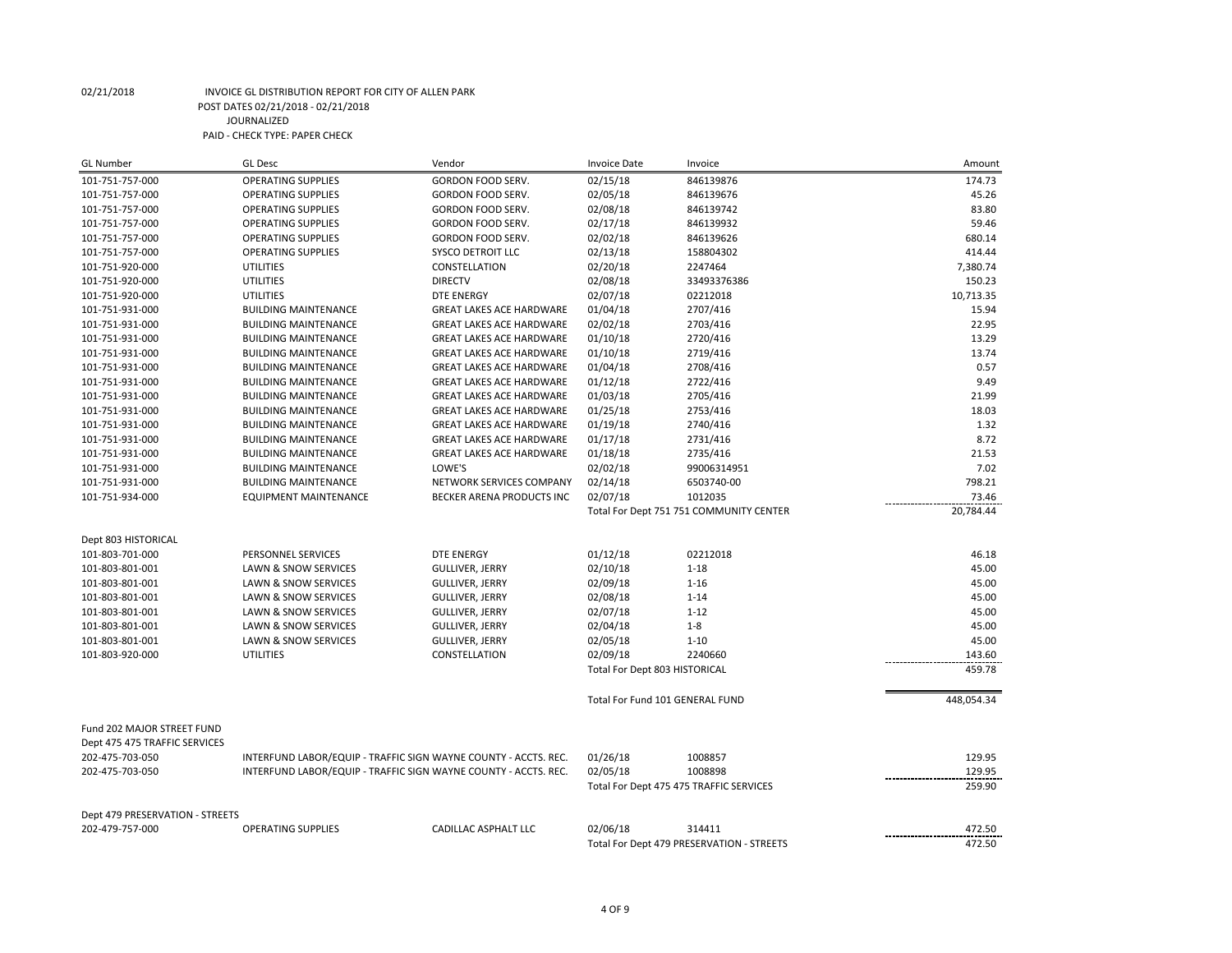| <b>GL</b> Number                 | <b>GL Desc</b>                | Vendor                                  | <b>Invoice Date</b>                        | Invoice                                   | Amount    |
|----------------------------------|-------------------------------|-----------------------------------------|--------------------------------------------|-------------------------------------------|-----------|
|                                  |                               |                                         |                                            | Total For Fund 202 MAJOR STREET FUND      | 732.40    |
| Fund 203 LOCAL STREET FUND       |                               |                                         |                                            |                                           |           |
| Dept 479 PRESERVATION - STREETS  |                               |                                         |                                            |                                           |           |
| 203-479-757-000                  | <b>OPERATING SUPPLIES</b>     | <b>CADILLAC ASPHALT LLC</b>             | 02/06/18                                   | 314411                                    | 472.50    |
| 203-479-801-220                  | PROF'L SERVICES -TREES        | T-N-T TREE SERVICE INC                  | 02/08/18                                   | 346940                                    | 2,300.00  |
| 203-479-801-220                  | <b>PROF'L SERVICES -TREES</b> | T-N-T TREE SERVICE INC                  | 02/01/18                                   | 346938                                    | 2,560.00  |
| 203-479-801-220                  | PROF'L SERVICES -TREES        | T-N-T TREE SERVICE INC                  | 02/13/18                                   | 346942                                    | 2,995.00  |
|                                  |                               |                                         |                                            | Total For Dept 479 PRESERVATION - STREETS | 8,327.50  |
|                                  |                               |                                         |                                            |                                           |           |
|                                  |                               |                                         |                                            | Total For Fund 203 LOCAL STREET FUND      | 8,327.50  |
| Fund 249 BUILDING FUND           |                               |                                         |                                            |                                           |           |
| Dept 000                         |                               |                                         |                                            |                                           |           |
| 249-000-607-000                  | <b>FEES REVENUE</b>           | S&M HEATING & AIR CONDITIONII 02/20/18  |                                            | <b>REFUND</b>                             | 200.00    |
|                                  |                               |                                         | Total For Dept 000                         |                                           | 200.00    |
| Dept 371 371 BUILDING DEPARTMENT |                               |                                         |                                            |                                           |           |
| 249-371-722-100                  | RETIREMENT CONTRIBUTION - DB  | PNC INSTITUTIONAL INV.-BARB CI102/15/18 |                                            | <b>FEB 2018</b>                           | 5,150.00  |
| 249-371-853-000                  | <b>TELEPHONE</b>              | <b>VERIZON WIRELESS</b>                 | 02/01/18                                   | 9800788965                                | 78.16     |
| 249-371-853-000                  | <b>TELEPHONE</b>              | <b>VERIZON WIRELESS</b>                 | 02/10/18                                   | 9301481944                                | 108.12    |
| 249-371-934-000                  | <b>EQUIPMENT MAINTENANCE</b>  | <b>BS&amp;A SOFTWARE</b>                | 02/01/18                                   | 115612                                    | 2,000.00  |
| 249-371-935-000                  | COMPUTER SOFTWARE MAINTENANCE | <b>BS&amp;A SOFTWARE</b>                | 02/01/18                                   | 115612                                    | 1,666.35  |
| 249-371-935-000                  | COMPUTER SOFTWARE MAINTENANCE | ENVIRONMENTAL SYS RESEARCH I 01/31/18   |                                            | 93412726                                  | 1,300.00  |
| 249-371-939-000                  | <b>VEHICLE MAINTENANCE</b>    | <b>GLENDALE AUTO VALUE</b>              | 02/15/18                                   | 359-138537                                | 92.93     |
| 249-371-939-000                  | <b>VEHICLE MAINTENANCE</b>    | <b>VILLAGE FORD</b>                     | 02/07/18                                   | 294317                                    | 343.67    |
| 249-371-939-000                  | <b>VEHICLE MAINTENANCE</b>    | <b>VILLAGE FORD</b>                     | 02/08/18                                   | 140764                                    | 235.40    |
| 249-371-962-000                  | MISCELLANEOUS                 | <b>BS&amp;A SOFTWARE</b>                | 02/01/18                                   | 115612                                    | 458.65    |
|                                  |                               |                                         | Total For Dept 371 371 BUILDING DEPARTMENT |                                           | 11,433.28 |
|                                  |                               |                                         | Total For Fund 249 BUILDING FUND           |                                           | 11,633.28 |
| Fund 266 DRUG FORFEITURE - STATE |                               |                                         |                                            |                                           |           |
| Dept 000                         |                               |                                         |                                            |                                           |           |
| 266-000-939-000                  | <b>VEHICLE MAINTENANCE</b>    | BAKER'S GAS & WELDING SUPPLY 01/31/18   |                                            | 09177787                                  | 19.45     |
| 266-000-939-000                  | <b>VEHICLE MAINTENANCE</b>    | <b>GLENDALE AUTO VALUE</b>              | 02/13/18                                   | 359-138390                                | 14.29     |
| 266-000-939-000                  | <b>VEHICLE MAINTENANCE</b>    | <b>GLENDALE AUTO VALUE</b>              | 02/08/18                                   | CM359-138240                              | (15.00)   |
| 266-000-939-000                  | <b>VEHICLE MAINTENANCE</b>    | <b>GLENDALE AUTO VALUE</b>              | 02/08/18                                   | 359-138268                                | 14.29     |
| 266-000-939-000                  | <b>VEHICLE MAINTENANCE</b>    | <b>GLENDALE AUTO VALUE</b>              | 02/20/18                                   | 359-138781                                | 135.99    |
| 266-000-939-000                  | <b>VEHICLE MAINTENANCE</b>    | <b>GLENDALE AUTO VALUE</b>              | 02/16/18                                   | 359-138611                                | 145.99    |
| 266-000-939-000                  | <b>VEHICLE MAINTENANCE</b>    | <b>GLENDALE AUTO VALUE</b>              | 02/16/18                                   | 359-168641                                | 12.83     |
| 266-000-939-000                  | <b>VEHICLE MAINTENANCE</b>    | <b>GLENDALE AUTO VALUE</b>              | 02/16/18                                   | 359-138640                                | 12.83     |
| 266-000-939-000                  | <b>VEHICLE MAINTENANCE</b>    | <b>GLENDALE AUTO VALUE</b>              | 02/15/18                                   | 359-138524                                | 37.90     |
| 266-000-939-000                  | <b>VEHICLE MAINTENANCE</b>    | SAFELITE FULFILLMENT INC                | 01/30/18                                   | 03501-030331                              | 216.20    |
| 266-000-939-000                  | <b>VEHICLE MAINTENANCE</b>    | TREDROC TIRE ALLEN PARK 736             | 02/07/18                                   | 7360023363                                | 334.00    |
| 266-000-939-000                  | <b>VEHICLE MAINTENANCE</b>    | <b>VILLAGE FORD</b>                     | 02/16/18                                   | 295582                                    | 245.21    |
| 266-000-939-000                  | <b>VEHICLE MAINTENANCE</b>    | <b>VILLAGE FORD</b>                     | 02/16/18                                   | 296288                                    | 169.22    |
| 266-000-939-000                  | <b>VEHICLE MAINTENANCE</b>    | <b>VILLAGE FORD</b>                     | 02/21/18                                   | CM295582                                  | (270.31)  |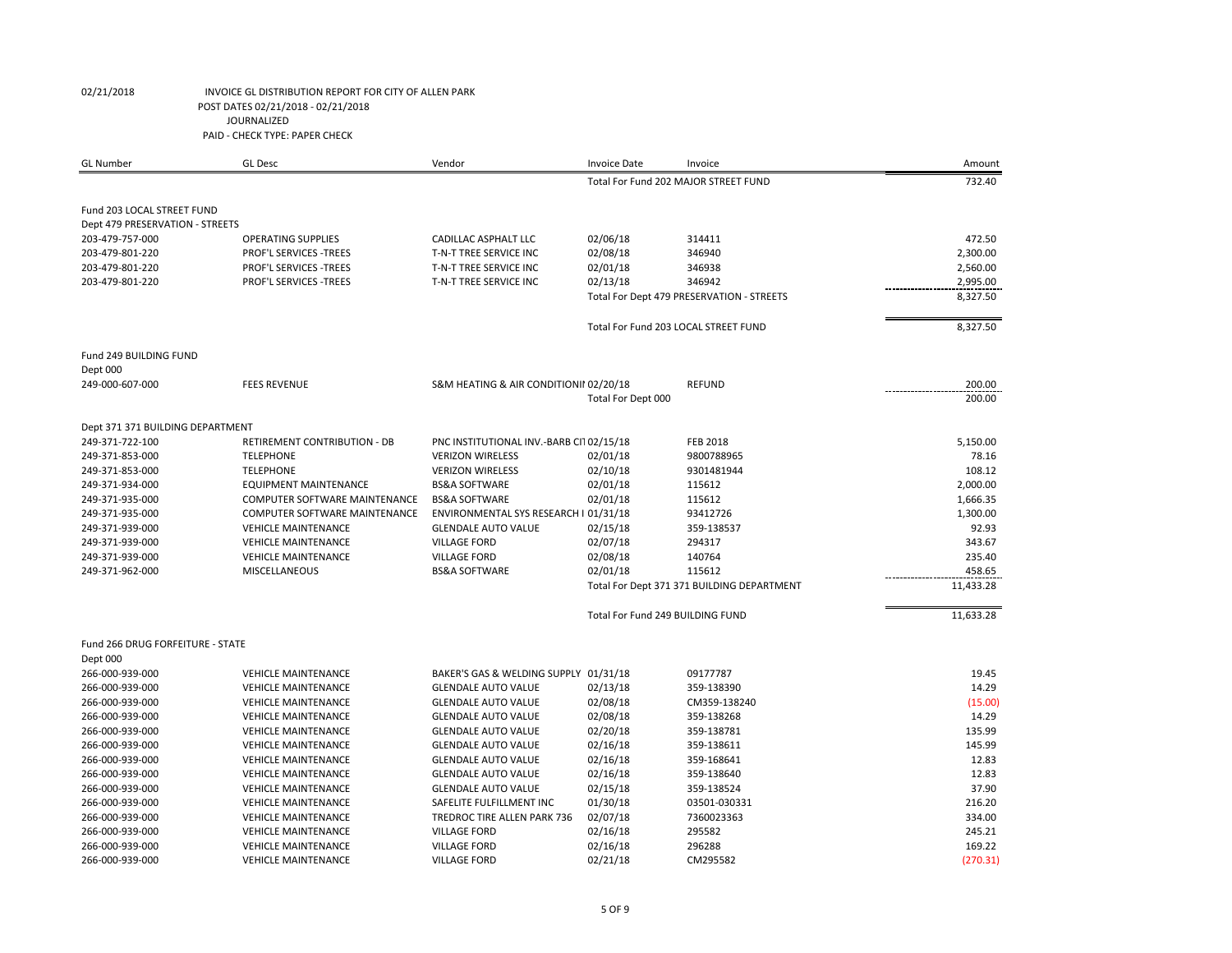| <b>GL Number</b>              | <b>GL Desc</b>                | Vendor                                 | <b>Invoice Date</b>               | Invoice                                    | Amount   |
|-------------------------------|-------------------------------|----------------------------------------|-----------------------------------|--------------------------------------------|----------|
| 266-000-984-000               | COMPUTER EQUIPMENT/SOFTWARE   | THOMSON REUTERS-WEST                   | 01/31/18                          | 837628251                                  | 178.50   |
|                               |                               |                                        | Total For Dept 000                |                                            | 1,251.39 |
|                               |                               |                                        |                                   | Total For Fund 266 DRUG FORFEITURE - STATE | 1,251.39 |
|                               |                               |                                        |                                   |                                            |          |
| Fund 271 LIBRARY              |                               |                                        |                                   |                                            |          |
| Dept 000                      |                               |                                        |                                   |                                            |          |
| 271-000-728-000               | <b>OFFICE SUPPLIES</b>        | DEMCO, INC.                            | 02/07/18                          | 6306832                                    | 384.72   |
| 271-000-728-000               | <b>OFFICE SUPPLIES</b>        | DEMCO, INC.                            | 02/16/18                          | 6305880                                    | 431.80   |
| 271-000-757-000               | <b>OPERATING SUPPLIES</b>     | <b>KRISTY ROBINETT</b>                 | 02/13/18                          | $100 - 3 - 18$                             | 150.00   |
| 271-000-757-000               | <b>OPERATING SUPPLIES</b>     | PETTY CASH - LIBRARY                   | 02/13/18                          | PETTY CASH                                 | 127.15   |
| 271-000-827-000               | <b>LIBRARY SERVICES</b>       | UNIQUE MANAGEMENT SERVICES 02/01/18    |                                   | 457897                                     | 161.10   |
| 271-000-828-000               | <b>MATERIALS</b>              | <b>STEINWAY INC</b>                    | 02/06/18                          | 36997                                      | 72.95    |
| 271-000-828-000               | <b>MATERIALS</b>              | BACON MEMORIAL DIST LIBRARY 02/02/18   |                                   | 29082019853022                             | 15.00    |
| 271-000-828-000               | <b>MATERIALS</b>              | <b>BAKER &amp; TAYLOR</b>              | 01/08/18                          | 2033424717                                 | 38.83    |
| 271-000-828-000               | <b>MATERIALS</b>              | <b>BAKER &amp; TAYLOR</b>              | 02/05/18                          | 2033487446                                 | 169.30   |
| 271-000-828-000               | <b>MATERIALS</b>              | <b>BLACKSTONE PUBLISHING</b>           | 01/30/18                          | 963249                                     | 95.84    |
| 271-000-828-000               | <b>MATERIALS</b>              | <b>BLACKSTONE PUBLISHING</b>           | 01/31/18                          | 963527                                     | 28.00    |
| 271-000-828-000               | <b>MATERIALS</b>              | PROQUEST LLC                           | 02/07/18                          | 61530631                                   | 1,879.50 |
| 271-000-828-000               | <b>MATERIALS</b>              | PROQUEST LLC                           | 02/06/18                          | 900041796                                  | 1,018.50 |
| 271-000-828-000               | <b>MATERIALS</b>              | SCHOLASTIC LIBRARY PUBLISHING 01/24/18 |                                   | 16430060                                   | 26.00    |
| 271-000-828-000               | <b>MATERIALS</b>              | SCHOLASTIC LIBRARY PUBLISHING 01/24/18 |                                   | 16434167                                   | 130.00   |
| 271-000-828-000               | <b>MATERIALS</b>              | THE LIBRARY NETWORK                    | 02/05/18                          | 60733                                      | 1,476.00 |
| 271-000-920-000               | <b>UTILITIES</b>              | <b>ALLEN PARK WATER</b>                | 02/16/18                          | 390-AL081-00                               | 261.12   |
| 271-000-920-000               | <b>UTILITIES</b>              | CONSTELLATION                          | 02/12/18                          | 2242406                                    | 1,365.11 |
| 271-000-931-000               | <b>BUILDING MAINTENANCE</b>   | <b>COVERALL NORTH AMERICA</b>          | 02/11/18                          | 1340249310                                 | 835.00   |
| 271-000-931-000               | <b>BUILDING MAINTENANCE</b>   | <b>GULLIVER, JERRY</b>                 | 02/07/18                          | $1 - 11$                                   | 90.00    |
| 271-000-931-000               | <b>BUILDING MAINTENANCE</b>   | <b>GULLIVER, JERRY</b>                 | 02/05/18                          | $1 - 9$                                    | 90.00    |
| 271-000-931-000               | <b>BUILDING MAINTENANCE</b>   | <b>GULLIVER, JERRY</b>                 | 02/04/18                          | $1 - 7$                                    | 90.00    |
| 271-000-931-000               | <b>BUILDING MAINTENANCE</b>   | <b>GULLIVER, JERRY</b>                 | 02/03/18                          | $1 - 13$                                   | 90.00    |
| 271-000-931-000               | <b>BUILDING MAINTENANCE</b>   | <b>GULLIVER, JERRY</b>                 | 02/10/18                          | $1 - 17$                                   | 90.00    |
| 271-000-931-000               | <b>BUILDING MAINTENANCE</b>   | <b>GULLIVER, JERRY</b>                 | 02/11/18                          | $1 - 19$                                   | 90.00    |
| 271-000-931-000               | <b>BUILDING MAINTENANCE</b>   | <b>GULLIVER, JERRY</b>                 | 02/09/18                          | $1 - 15$                                   | 90.00    |
|                               |                               |                                        | Total For Dept 000                |                                            | 9,295.92 |
|                               |                               |                                        | <b>Total For Fund 271 LIBRARY</b> |                                            | 9,295.92 |
|                               |                               |                                        |                                   |                                            |          |
| Fund 401 CAPITAL PROJECT FUND |                               |                                        |                                   |                                            |          |
| Dept 000                      |                               |                                        |                                   |                                            |          |
| 401-000-985-003               | CAPITAL OUTLAY - PUBLIC WORKS | GRAY MANUFACTURING CO INC              | 02/07/18                          | 861016                                     | 2,386.00 |
|                               |                               |                                        | Total For Dept 000                |                                            | 2,386.00 |
|                               |                               |                                        |                                   | Total For Fund 401 CAPITAL PROJECT FUND    | 2,386.00 |
| Fund 592 WATER & SEWER        |                               |                                        |                                   |                                            |          |
| Dept 000                      |                               |                                        |                                   |                                            |          |
| 592-000-275-000               | REFUNDABLE UTILITY PAYMENTS   | JACKSON, JAMIE                         | 02/21/18                          | 02/21/2018                                 | 113.25   |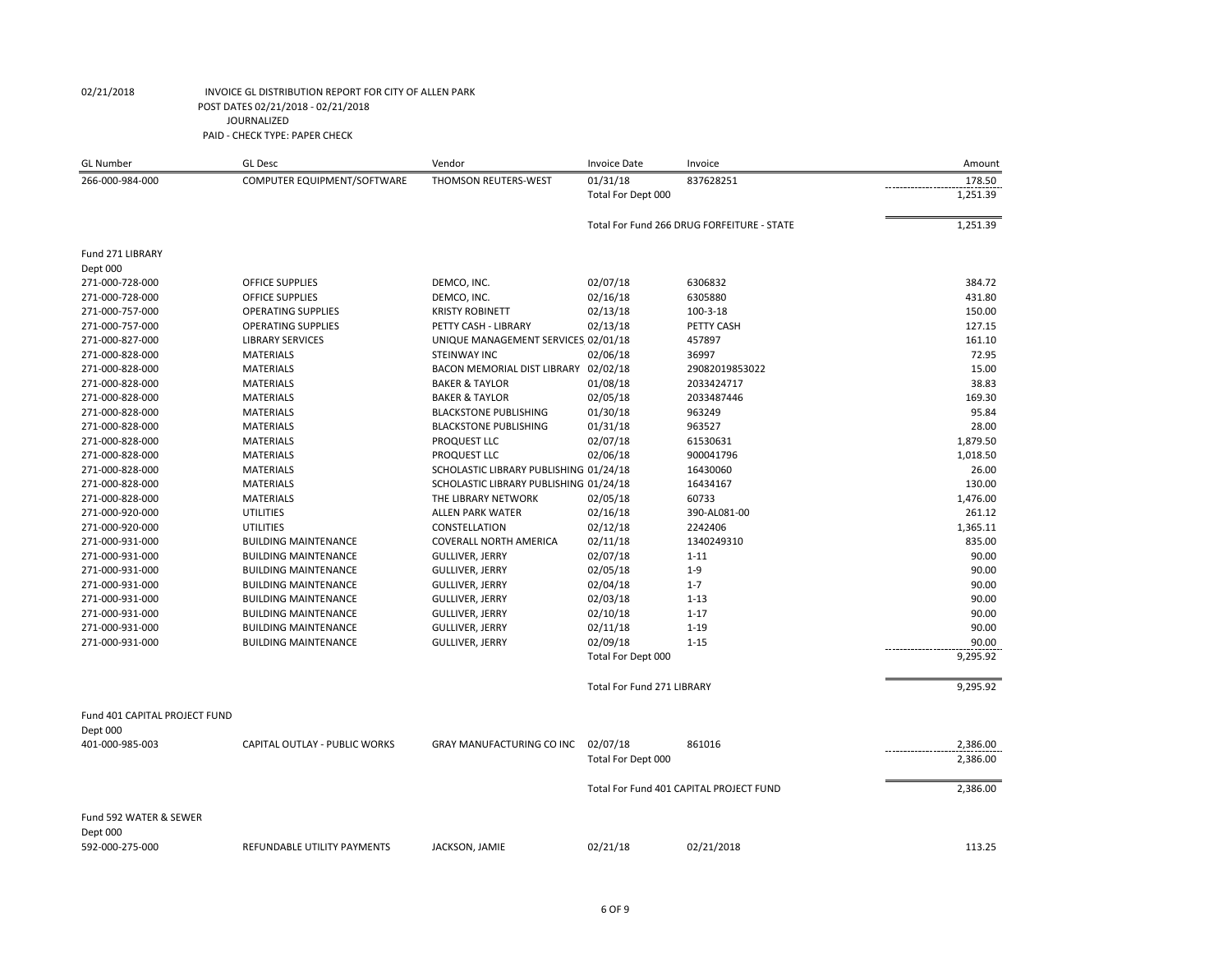| <b>GL Number</b>   | <b>GL Desc</b>                   | Vendor                                 | <b>Invoice Date</b>          | Invoice             | Amount     |
|--------------------|----------------------------------|----------------------------------------|------------------------------|---------------------|------------|
|                    |                                  |                                        | Total For Dept 000           |                     | 113.25     |
| Dept 600 WATER     |                                  |                                        |                              |                     |            |
| 592-600-745-400    | <b>METER MAINTENANCE</b>         | <b>ETNA SUPPLY COMPANY</b>             | 01/30/18                     | S102507252.001      | 1,115.00   |
| 592-600-873-000    | <b>MAIN MAINTENANCE</b>          | <b>GREAT LAKES ACE HARDWARE</b>        | 01/09/18                     | 2716/416            | 6.56       |
| 592-600-873-000    | <b>MAIN MAINTENANCE</b>          | EJ USA, INC                            | 01/31/18                     | 110180006184        | 683.04     |
| 592-600-873-000    | <b>MAIN MAINTENANCE</b>          | <b>ETNA SUPPLY COMPANY</b>             | 02/08/18                     | \$102517518.001     | 78.90      |
| 592-600-873-000    | <b>MAIN MAINTENANCE</b>          | JOHN D. OSBORNE TRUCKING               | 01/31/18                     | 089232              | 668.40     |
| 592-600-873-000    | <b>MAIN MAINTENANCE</b>          | LOWE'S                                 | 02/02/18                     | 99006314951         | 452.24     |
| 592-600-926-050    | PURCHASED WATER                  | GREAT LAKES WATER AUTHORITY 01/31/18   |                              | <b>DECWHOLESALE</b> | 212,823.27 |
|                    |                                  |                                        | Total For Dept 600 WATER     |                     | 215,827.41 |
| Dept 601 601 SEWER |                                  |                                        |                              |                     |            |
| 592-601-907-000    | WAYNE COUNTY DRAIN ASSESSMENTS   | <b>WAYNE COUNTY</b>                    | 01/24/18                     | 293422              | 6,612.98   |
| 592-601-907-300    | <b>EXCESS FLOW- WAYNE COUNTY</b> | <b>WAYNE COUNTY</b>                    | 02/01/18                     | 293563              | 56,107.00  |
| 592-601-920-000    | <b>UTILITIES</b>                 | <b>DTE ENERGY</b>                      | 01/12/18                     | 02212018            | 4,936.17   |
| 592-601-924-000    | FIRE & LIABILITY INSURANCE       | RITTER GIS INC                         | 02/09/18                     | 2017-0269           | 4,800.00   |
| 592-601-927-050    | SEWAGE DISPOSAL-GLWA             | GREAT LAKES WATER AUTHORITY 02/01/18   |                              | JANSEWAGE           | 64,300.00  |
| 592-601-930-000    | <b>SEWER MAINTENANCE</b>         | MICHIGAN BUSINESS & AUCTION : 02/01/18 |                              | 83661               | 14.71      |
| 592-601-939-100    | <b>VEHICLE MAINTENANCE</b>       | BAKER'S GAS & WELDING SUPPLY 01/31/18  |                              | 09177787            | 19.49      |
| 592-601-939-100    | <b>VEHICLE MAINTENANCE</b>       | <b>GLENDALE AUTO VALUE</b>             | 02/14/18                     | 359-138470          | 86.99      |
| 592-601-939-100    | <b>VEHICLE MAINTENANCE</b>       | <b>GLENDALE AUTO VALUE</b>             | 02/16/18                     | 359-138636          | 70.30      |
| 592-601-939-100    | <b>VEHICLE MAINTENANCE</b>       | <b>GLENDALE AUTO VALUE</b>             | 02/14/18                     | 359-138465          | 226.71     |
| 592-601-939-100    | <b>VEHICLE MAINTENANCE</b>       | ROWLEY BROTHERS INC.                   | 10/25/17                     | 2181584-00          | 201.30     |
| 592-601-945-000    | <b>STORM WATER PERMITS</b>       | <b>STATE OF MICHIGAN</b>               | 02/01/18                     | 761-10335834        | 3,000.00   |
| 592-601-962-000    | <b>MISCELLANEOUS</b>             | <b>KENNEDY INDUSTRIES</b>              | 01/30/18                     | 700016              | 1,560.00   |
| 592-601-962-000    | <b>MISCELLANEOUS</b>             | MAILFINANCE DEPT 3682                  | 02/16/18                     | N6993825            | 938.65     |
| 592-601-986-000    | CAPITAL OUTLAY-SEWERS            | LIQUI-FORCE SERV.                      | 01/31/18                     | <b>US 2507</b>      | 10,683.00  |
|                    |                                  |                                        | Total For Dept 601 601 SEWER |                     | 153,557.30 |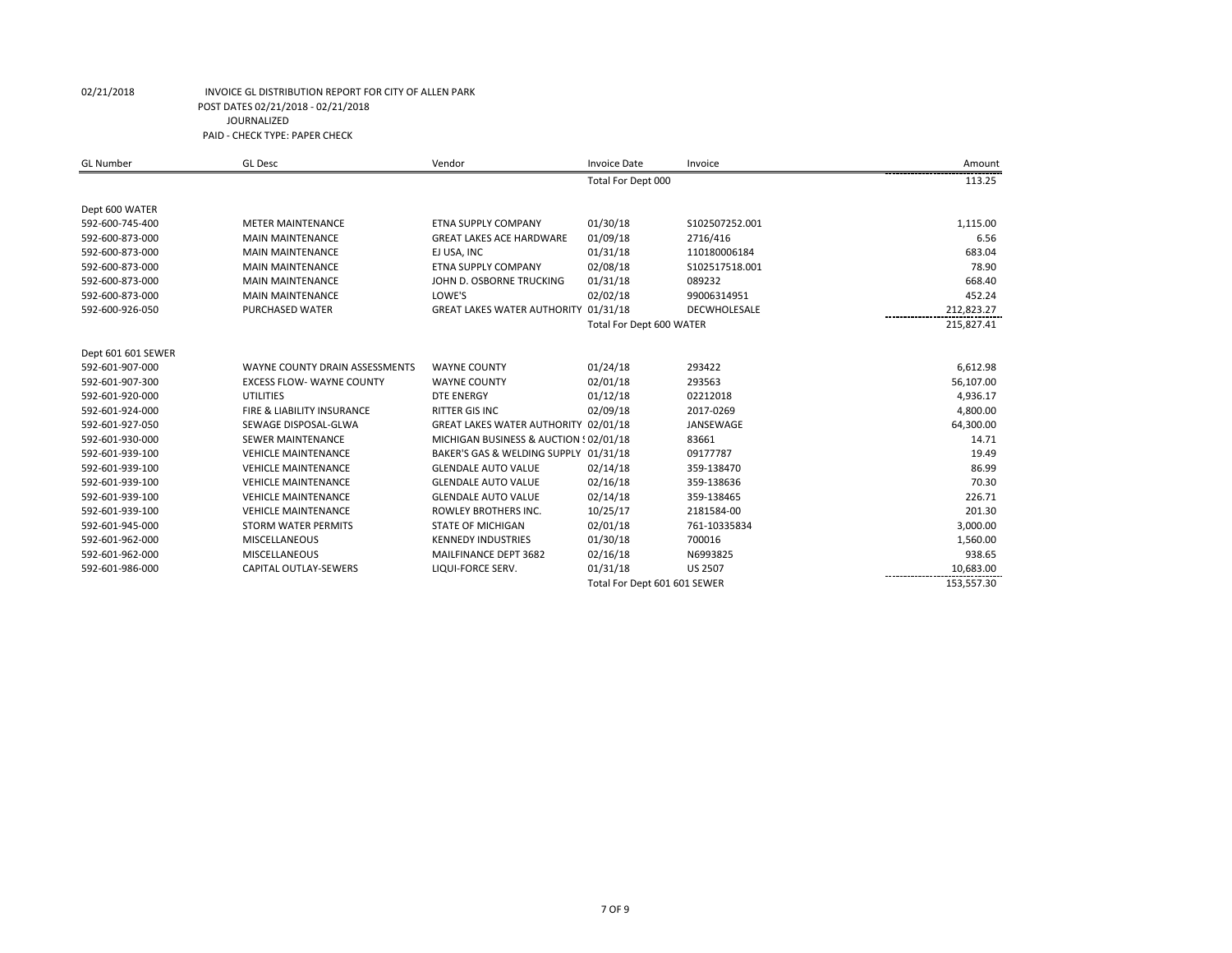| <b>GL Number</b>                    | <b>GL Desc</b>               | Vendor                                  | <b>Invoice Date</b>                 | Invoice                                       | Amount     |
|-------------------------------------|------------------------------|-----------------------------------------|-------------------------------------|-----------------------------------------------|------------|
|                                     |                              |                                         |                                     |                                               |            |
| Dept 603 603 BASIN                  |                              |                                         |                                     |                                               |            |
| 592-603-853-000                     | <b>TELEPHONE</b>             | <b>VERIZON WIRELESS</b>                 | 02/01/18                            | 9800788965                                    | 541.52     |
| 592-603-853-000                     | <b>TELEPHONE</b>             | <b>VERIZON WIRELESS</b>                 | 02/10/18                            | 9801398240                                    | 241.45     |
| 592-603-920-000                     | UTILITIES                    | CONSTELLATION                           | 02/09/18                            | 2240663                                       | 0.00       |
| 592-603-920-000                     | <b>UTILITIES</b>             | CONSTELLATION                           | 02/09/18                            | 2240657                                       | 83.34      |
| 592-603-920-000                     | UTILITIES                    | <b>DTE ENERGY</b>                       | 01/12/18                            | 02212018                                      | 4,580.92   |
| 592-603-931-000                     | <b>BUILDING MAINTENANCE</b>  | <b>GREAT LAKES ACE HARDWARE</b>         | 01/19/18                            | 2736/416                                      | 2.65       |
| 592-603-931-000                     | <b>BUILDING MAINTENANCE</b>  | LOWE'S                                  | 02/02/18                            | 99006314951                                   | 188.89     |
|                                     |                              |                                         | Total For Dept 603 603 BASIN        |                                               | 5,638.77   |
|                                     |                              |                                         |                                     |                                               |            |
| Dept 604 ADMINISTRATION/DEBT        |                              |                                         |                                     |                                               |            |
| 592-604-722-100                     | RETIREMENT CONTRIBUTION - DB | PNC INSTITUTIONAL INV.-BARB CI102/15/18 |                                     | <b>FEB 2018</b>                               | 18,237.00  |
| 592-604-987-200                     | <b>CITY GO EXPENSE</b>       | <b>US BANK</b>                          | 02/14/18                            | 915387                                        | 402,631.25 |
|                                     |                              |                                         |                                     | Total For Dept 604 ADMINISTRATION/DEBT        | 420,868.25 |
|                                     |                              |                                         | Total For Fund 592 WATER & SEWER    |                                               | 796,004.98 |
| Fund 701 TRUST AND AGENCY           |                              |                                         |                                     |                                               |            |
| Dept 000                            |                              |                                         |                                     |                                               |            |
| 701-000-245-000                     | PARKS & RECREATION ESCROW    | <b>DETROIT PISTONS</b>                  | 02/15/18                            | JAN-MARCH 2017                                | 6,285.00   |
| 701-000-245-000                     | PARKS & RECREATION ESCROW    | PARK ATHLETIC SUPPLY                    | 02/10/18                            | 163986                                        | 48.00      |
|                                     |                              |                                         | Total For Dept 000                  |                                               | 6,333.00   |
|                                     |                              |                                         |                                     |                                               |            |
|                                     |                              |                                         | Total For Fund 701 TRUST AND AGENCY |                                               | 6,333.00   |
| Fund 703 SCHOOL AND COUNTY TAX FUND |                              |                                         |                                     |                                               |            |
| Dept 000                            |                              |                                         |                                     |                                               |            |
| 703-000-275-000                     | <b>REFUNDABLE TAXES</b>      | TANK, CARL                              | 02/21/18                            | 30007020051002                                | 42.49      |
| 703-000-275-000                     | <b>REFUNDABLE TAXES</b>      | HAMILTON, JOHN T-JUSTICE CHAR 02/21/18  |                                     | 30011040197002                                | 13.66      |
| 703-000-275-000                     | <b>REFUNDABLE TAXES</b>      | APARTMENT VENTURES LLC                  | 02/21/18                            | 30028130144000                                | 111.71     |
| 703-000-275-000                     | <b>REFUNDABLE TAXES</b>      | ALLEN POINTE INVESTMENTS LLC 02/21/18   |                                     | 30028130168000                                | 123.66     |
| 703-000-275-000                     | <b>REFUNDABLE TAXES</b>      | PETLICKI, SHIRLEY A REV TRUST           | 02/21/18                            | 30028130230000                                | 111.71     |
| 703-000-275-000                     | <b>REFUNDABLE TAXES</b>      | APARTMENT VENTURES LLC                  | 02/21/18                            | 30028130248000                                | 111.70     |
| 703-000-275-000                     | <b>REFUNDABLE TAXES</b>      | PUCKETT, SHIRLEY (DEC'D)                | 02/21/18                            | 30029070213000                                | 16.44      |
|                                     |                              |                                         | Total For Dept 000                  |                                               | 531.37     |
|                                     |                              |                                         |                                     |                                               |            |
|                                     |                              |                                         |                                     | Total For Fund 703 SCHOOL AND COUNTY TAX FUND | 531.37     |
|                                     |                              |                                         |                                     |                                               |            |
|                                     |                              | Fund Totals:                            |                                     |                                               |            |
|                                     |                              |                                         | Fund 101 GENERAL FUND               |                                               | 448,054.34 |
|                                     |                              |                                         | Fund 202 MAJOR STREET FUND          |                                               | 732.40     |
|                                     |                              |                                         | Fund 203 LOCAL STREET FUND          |                                               | 8,327.50   |
|                                     |                              |                                         | Fund 249 BUILDING FUND              |                                               | 11,633.28  |
|                                     |                              |                                         | Fund 266 DRUG FORFEITURE - STATE    |                                               | 1,251.39   |

Fund 271 LIBRARY 9,295.92